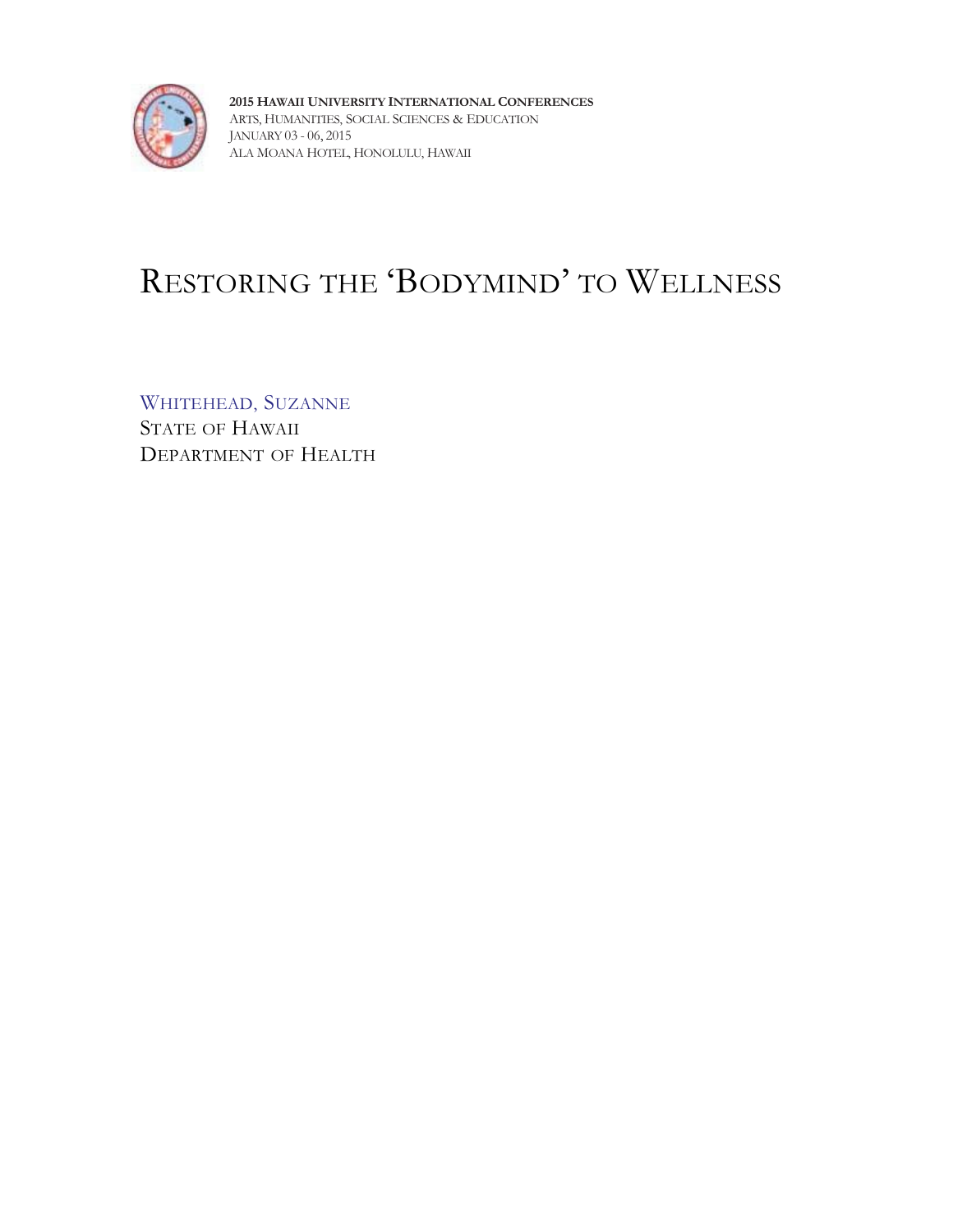Dr. Suzanne Whitehead, Ed.D., NCC, CSAC, ICADC Department of Health State of Hawaii.

## **Restoring the 'Bodymind' to Wellness**

## **Synopsis**:

The traditional biomedical paradigm of healthcare and wellness in the United States today is not holistically serving our society's  $21<sup>st</sup>$  century healthcare needs. This outdated paradigm is either directly causing or significantly contributing to our problems with healthcare in the United States today (Granello, 2013). What is needed is a paradigm shift in how balance, health, and wellness are truly defined and achieved by including and acknowledging all aspects of the body, mind, spirit, and emotions into one, 'bodymind' (Sova, 2003). The use of Complimentary Alternative Medicine (CAM) therapies are explored, especially that of Ai Chi, an aquatic water exercise and relaxation program. Results from a research study focusing on what types of stress counselors face, self-assess, and manage reveal their use of coping strategies and techniques they utilize.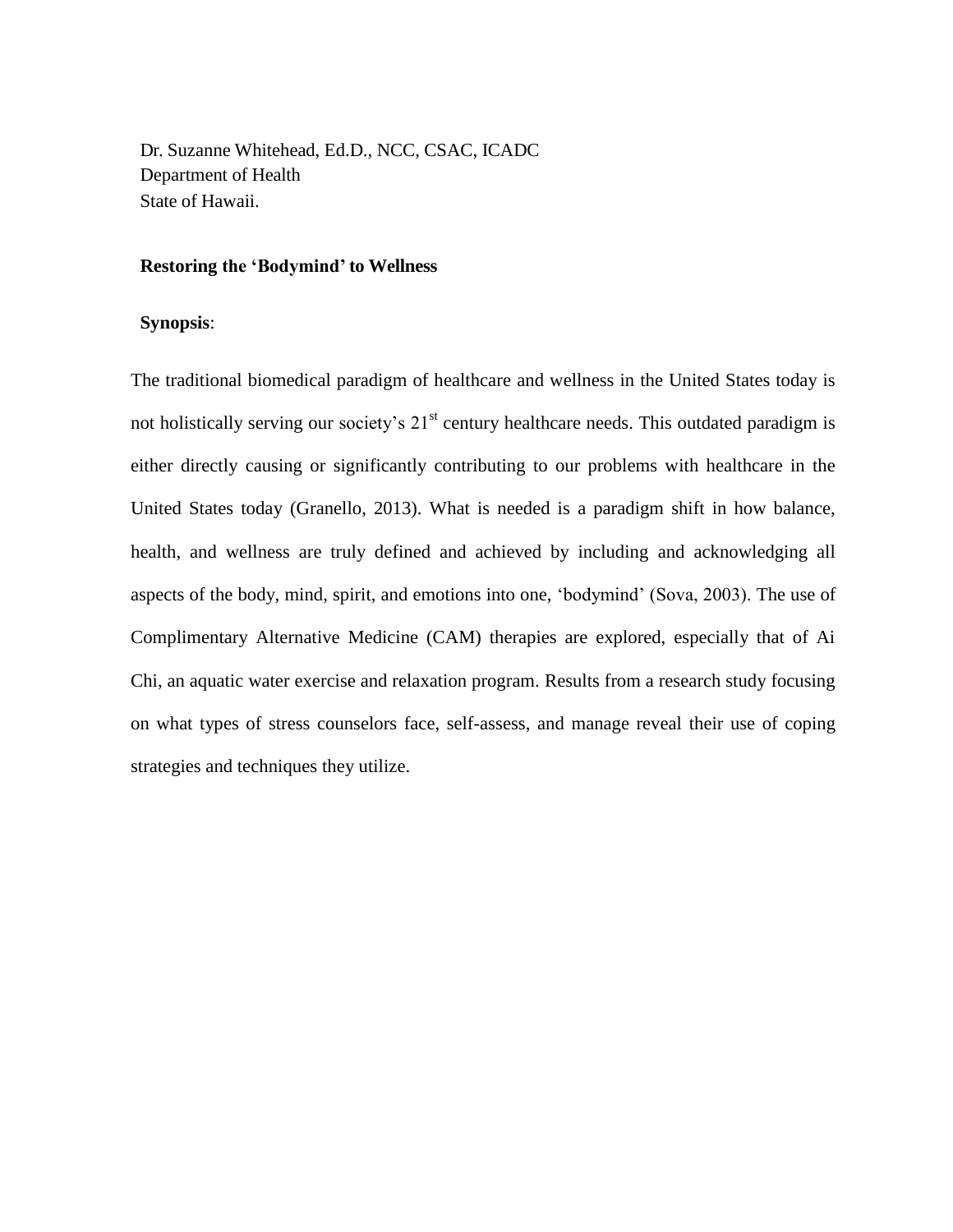Restoring the 'Bodymind' to Wellness

Suzanne Whitehead, Ed.D., NCC, CSAC, ICADC

State of Hawaii, Department of Health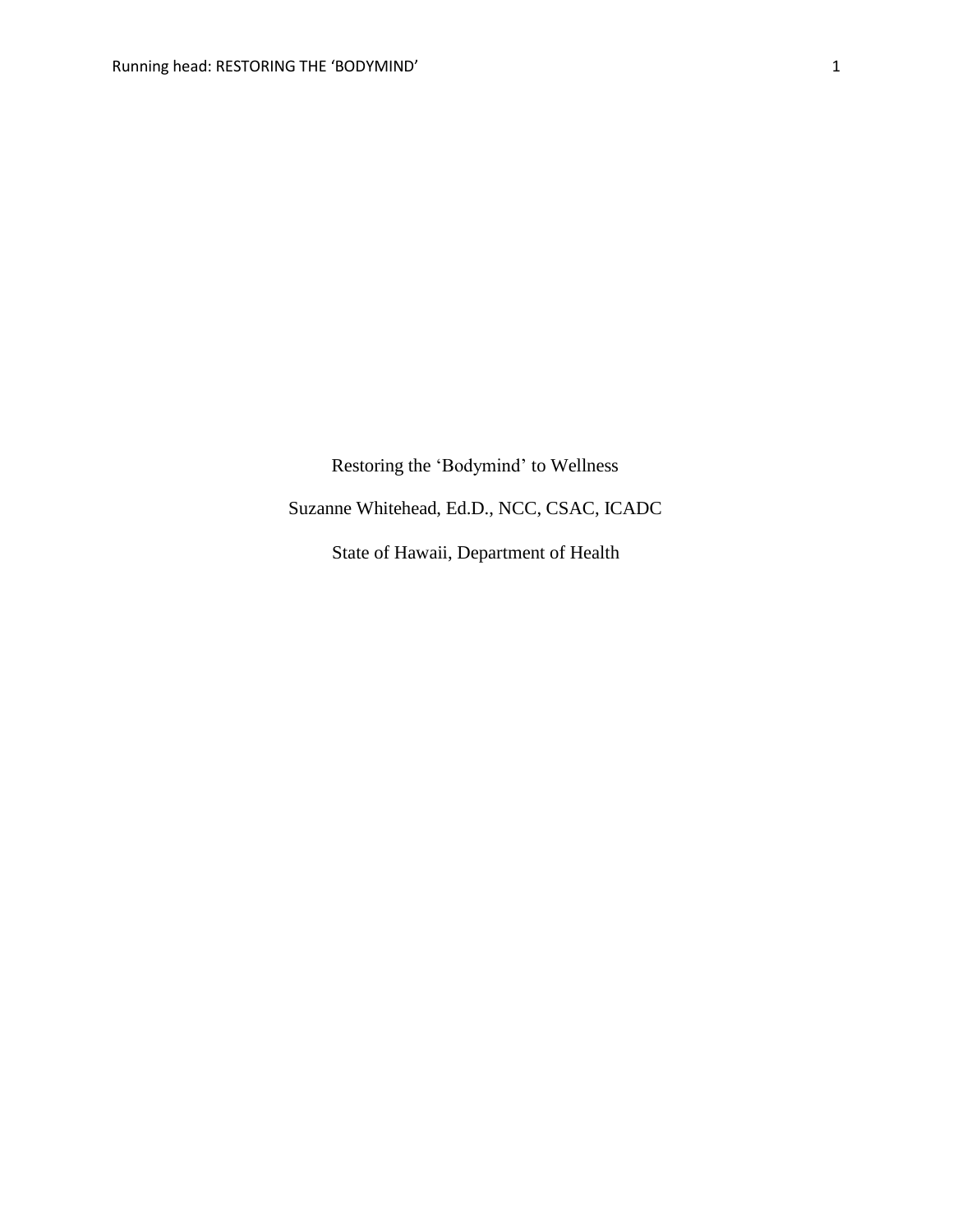## Abstract

The traditional biomedical paradigm of healthcare and wellness in the United States today is not holistically serving our society's  $21<sup>st</sup>$  century healthcare needs. This outdated paradigm is either directly causing or significantly contributing to our problems with healthcare in the United States today (Granello, 2013). What is needed is a paradigm shift in how balance, health, and wellness are truly defined and achieved by including and acknowledging all aspects of the body, mind, spirit, and emotions into one, 'bodymind' (Sova, 2003). The use of Complimentary Alternative Medicine (CAM) therapies are explored, especially that of Ai Chi, an aquatic water exercise and relaxation program. Results from a research study focusing on what types of stress counselors face, self-assess, and manage reveal their use of coping strategies and techniques they utilize.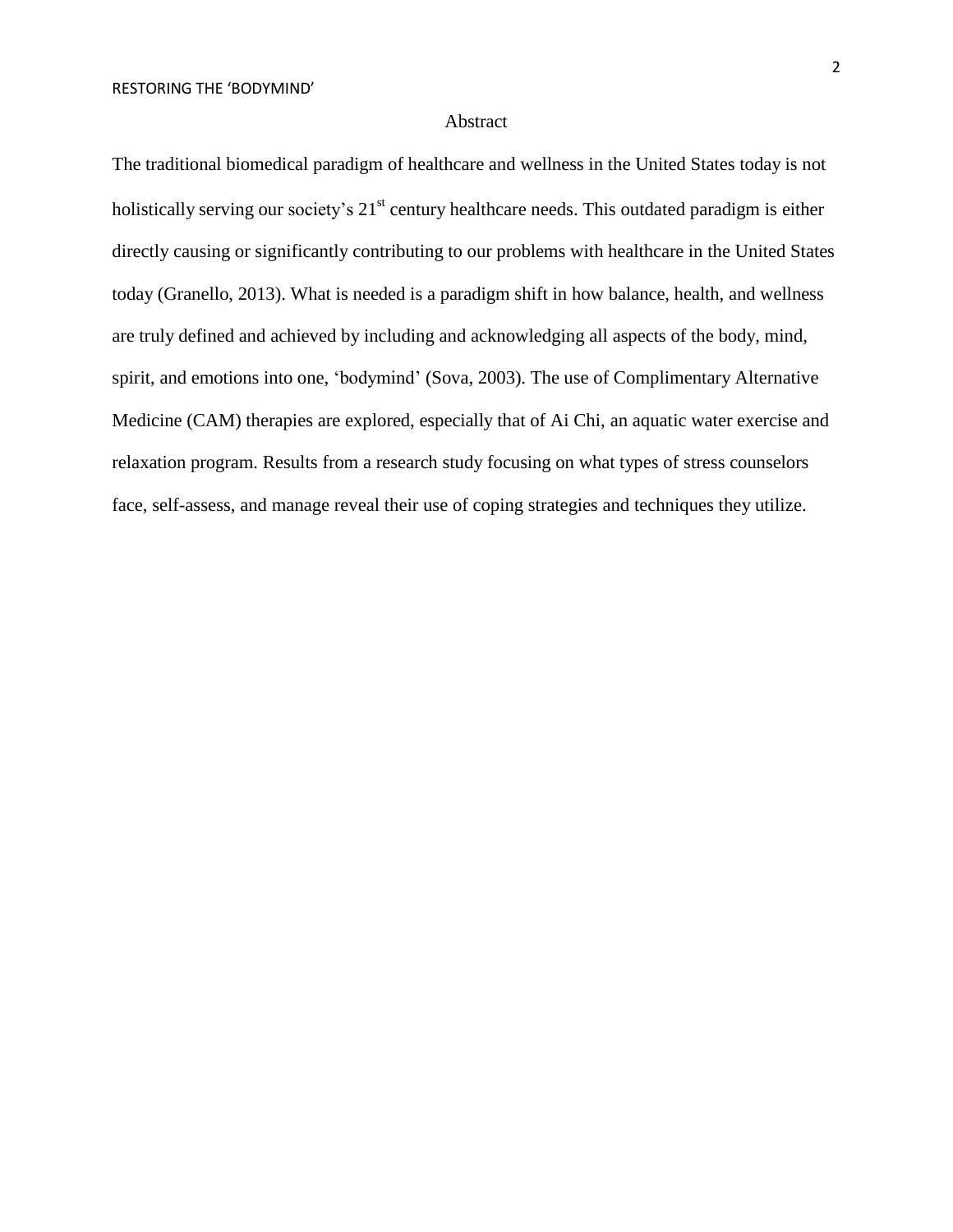#### **Restoring the 'Bodymind' to Wellness**

## **Historical Perspectives**

A tremendous paradigm shift is needed in the way Americans perceive wellness and the term, healthy. Things need to change, including philosophies, mindsets, hallowed traditionallyheld belief systems, and outdated strategies. "The problem simply put is that our traditional biomedical paradigm of healthcare is grossly mismatched for our American society's 21<sup>st</sup> century healthcare needs. It is this basic mismatch between our present day needs and the dominant traditional biomedical paradigm that is either directly causing or significantly contributing to our problems with healthcare in the United States today" (Granello, 2013, p. 2). In the 1900s, our traditional biomedical model of healthcare had a focus on finding underlying pathogens that cause infectious disease. Back then, the average lifespan was 49 years, and most people died of infectious diseases like influenza and tuberculosis. This approach was needed then and served its purpose well.

Fast forward to the  $21<sup>st</sup>$  century, with the average lifespan of 77.7 years, and it is now a vastly different story. "People in the United States are not dying of infection-related diseases, but instead of chronic lifestyle-related diseases" (Granello, 2013, p.3). The U.S. Department of Health and Human Services, Centers for Disease Control and Prevention reported that at least half of the premature deaths in the United States are caused by lifestyle and behavior factors (Centers for Disease Control and Prevention [CDC], 2008, as cited in Granello, 2013, p. 3). What we really need is education and assistance regarding avoiding and managing chronic illnesses, yet our healthcare systems are still focused on the treatment of sickness and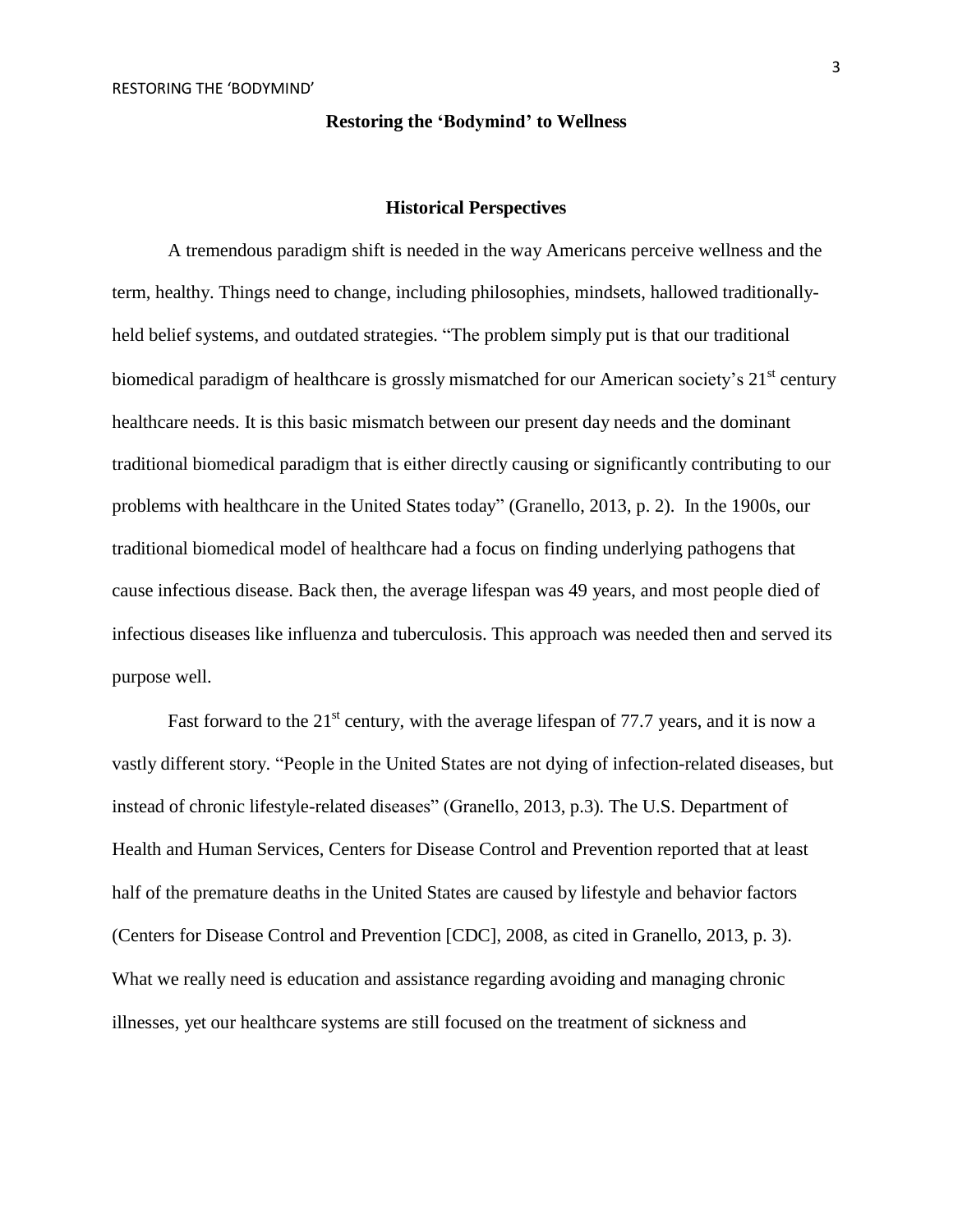dysfunction. We spend an inordinate amount of time and money in remedying problems, instead of preventing their occurrence in the first place.

Forty-five percent of Americans suffer from at least one chronic disease, such as heart disease, diabetes, pulmonary disease, and cancer (which are higher than in any other country), and are among the most costly and preventable diseases in the U.S. The five most costly diseases are: heart disease, trauma-related disorders, cancer, asthma, and mental disorders. The largest increase in expenditures from 1996 to 2006 was for mental disorders, which rose from \$35.2 billion in 1996 to \$57.5 billion in 2006 (Granello, 2013, p. 4). Noted physician, Dr. Andrew Weil, summed up the current healthcare philosophy by stating, "We do not have a healthcare system, we have a disease management system" (As cited in Granello, p. 4).

But, what are we doing wrong? We have one of the strongest, most advanced healthcare systems in the world. What have we bypassed and left out? For centuries, Eastern medicine has focused on the holistic paradigm of wellness, in preventing illness, and looking at the entire person as a system and unique entity with interwoven parts. "The World Health Organization as early as 1947 defined health as being more than the absence of disease, and in 1964 emphasized the well-being aspect with its definition of health as 'a state of complete physical, mental, and social well-being and not merely the absence of disease or infirmity'" (World Health Organization [WHO], 1964, p. 1, as cited in Granello, 2013, p. 8). It seems that Western philosophies have severely lagged behind the times in keeping separate the wellness of the body and that of the wellness of the mind.

Western philosophical and clinical theoretical ideas have dealt with healing the mind since before the time of Freud, Adler, and Jung. It has been accepted practice for most of the twentieth century that counselors, therapists, psychiatrists, analysts, psychologists, and social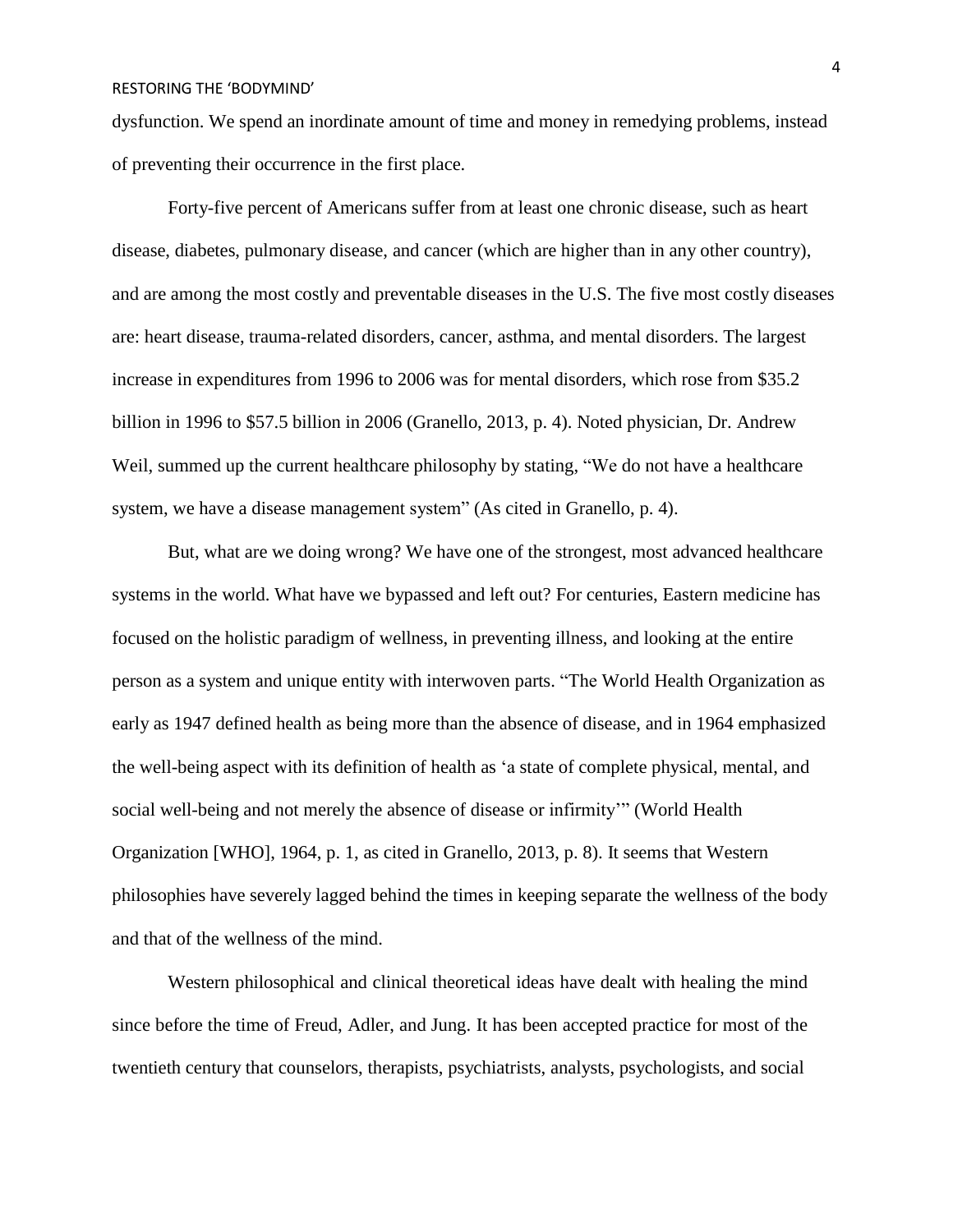workers help to heal one's mind, while physicians, doctors, and advanced practical nurses heal one's body. "The traditional medical model has a pathogenic, reductionist, and disease focus, while in contrast the wellness model has a salutogenic (health enhancing) focus that is related to constant striving for optimal functioning (Granello, 1995, as cited in Granello, 2013, p. 8). It is only in recent years that theorists have accepted the notion of a mind-body connection, or as is often referred to now as one word: 'bodymind.' "Bodymind work, mindfulness, contemplation…whatever you call it, is true integration…Optimal health, then, is the integration and harmony of mind, body, spirit, and emotions. Yet for many health professionals, virtually all attention is being placed on the physical well-being because it is the most tangible aspect of health" (Sova, 2003, p. 19).

## **The Rise of Complimentary Alternative Medicine Therapies**

The National Center for Complementary and Alternative Medicine (NCCAM) is part of the National Institutes of Health. A large part of NCCAM's mission is to organize and define the world of Complementary and Alternative Medicine (CAM). Thirty-four percent of people surveyed (Eisenberg and associates, 1993) stated they had used at least one unconventional therapy in the last year for such chronic conditions as back pain, insomnia, and headaches. The most commonly cited CAM therapies listed in order from most to least utilized are: natural products, deep breathing, meditation, chiropractic and osteopathic treatments, massage, yoga, diet-based therapies, progressive relaxation, guided imagery, and homeopathic treatment. In addition, NCCAM classifies CAM therapies into the following categories: Biologically Based Practices, Energy Medicine, Manipulative and Body-Based Practices, Mind-Body Medicine, and Whole Medical Systems (Granello, 2013, pp. 60-63).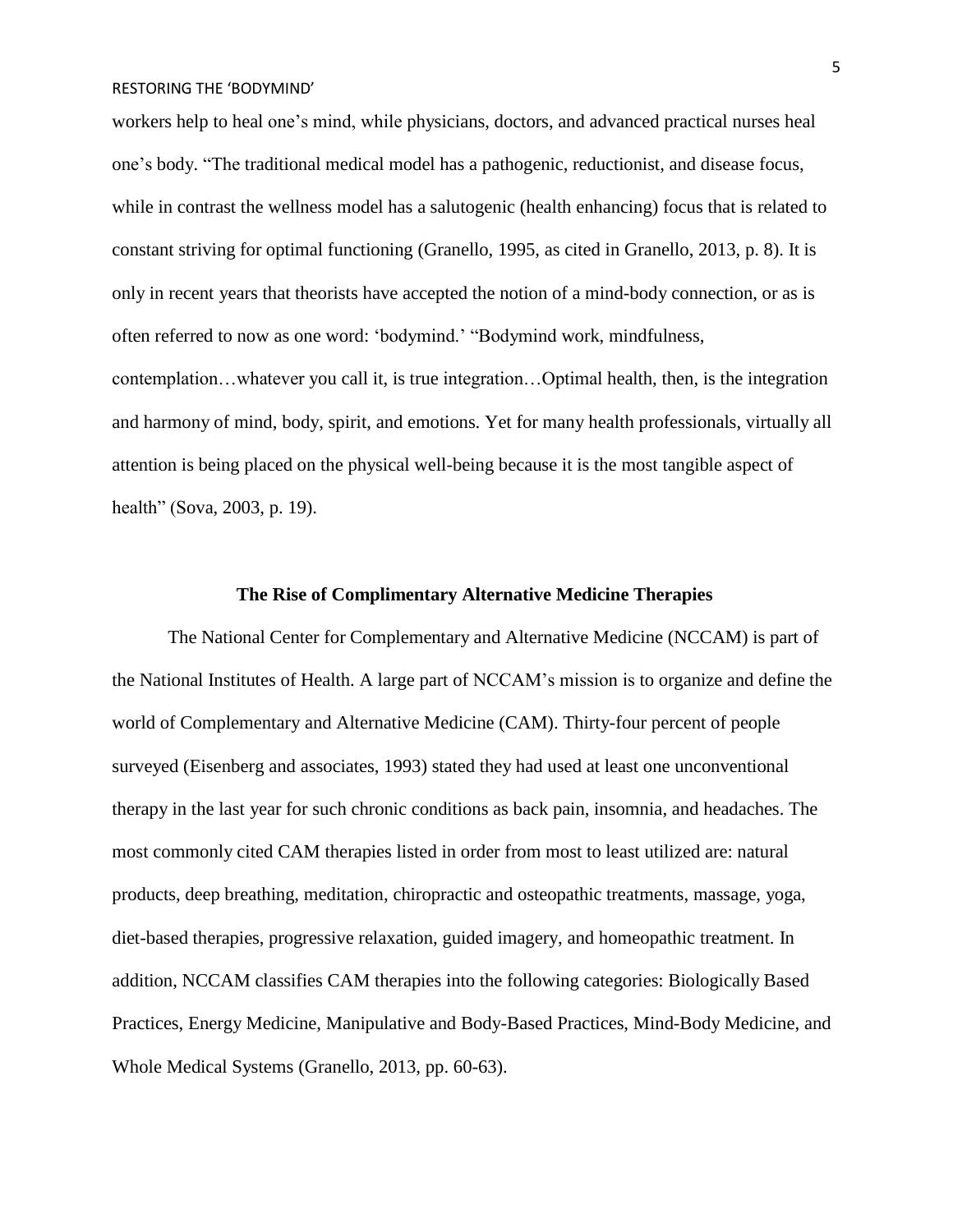Some of the most popular types of CAM therapies also include the use of: acupuncture, biofeedback, chiropractic manipulation, deep breathing, energy healing therapy, guided imagery, hypnosis, massage, meditation, naturopathy, Pilates, progressive relaxation, Qi Gong, Reiki, Tai Chi, and yoga (myriad of types) (Granello, 2013, pp. 64-66). This list is by no means exhaustive; it simply demonstrates the growing realization that CAM therapies are frequently being utilized and accepted by increasing numbers of people.

Of particular interest for this paper are the use of Chi, which is a kind of in-vivo energy or life force (essence and breath), and the understanding of energy meridians, which are pathways that allow the Chi to flow through the body. This follows the concept of two forces that oppose, but also complement the other in the classical Tai Chi figure of Yin and Yang. Practitioners believe it is necessary to have both components of Chi. "One would not be able to perceive white if there is no black, and vice versa. Further, there is no complete or pure force of white or black, there is always some black in white or white in black... health is determined by the relative balance between opposing forces rather than an absolute status" (Granello, 2013, p. 67). An in-balance in your Chi, therefore, can indicate a disease process in the making that warrants further investigation.

#### **Laughter Yoga and Ai Chi**

Two types of CAM therapies this author has been quite involved with over the past three and one-half years are Laughter Yoga and Ai Chi. Laughter Yoga was created by Dr. Madan Kataria in 1995 in Mumbai, India. A physician by trade, Kataria was greatly impressed by literature he had read involving the powerful healing use of laughter in helping persons deal with chronic pain and debilitating illness. The concept is quite simple, but can have quite meaningful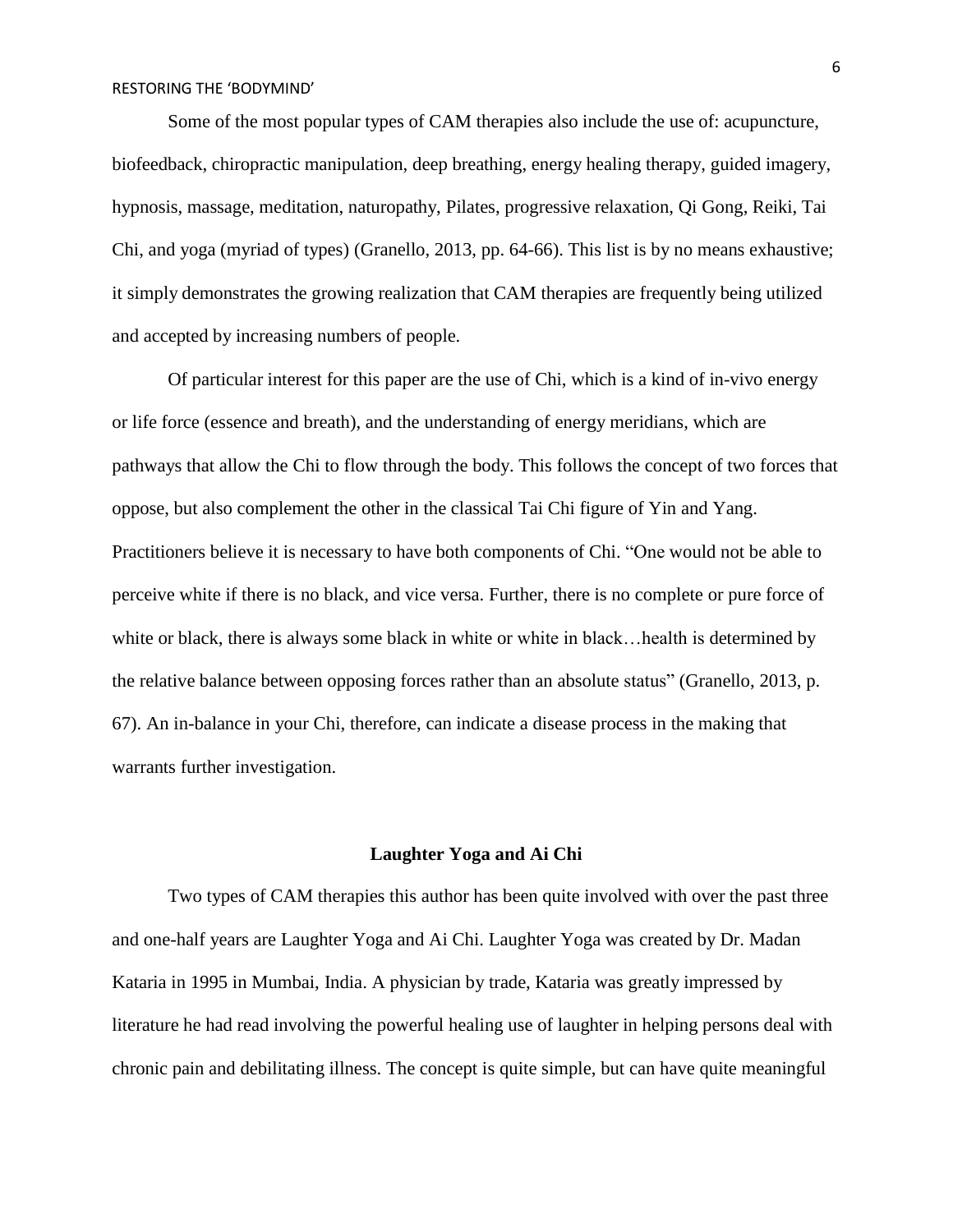results. You combine yogic, or pranayama, deep breathing techniques with special guided exercises to initially simulate laughter in a group setting. Very quickly, the laughter becomes spontaneous and genuine, and the health benefits can be profound. Laughter Yoga is currently being researched as a very promising CAM-type technique to utilize for counselor and client wellness. Some of the health benefits being researched are: the reduction of blood pressure, stress relief, yogic workout (good for your heart, diaphragm, abdominal, intercostal, respiratory, and facial muscles), and the increase of endorphin production, giving you a sense of well-being (Retrieved from [http://laughteryoga.org\)](http://laughteryoga.org/).

Ai Chi, created in Japan in the 1990s by Jun Konno, a Japanese authority on aquatic fitness, combines the Tai Chi concepts of Shiatsu, Watsu, and Qi Gong techniques. It is conducted while standing in a warm-water pool of 88-92 degrees Fahrenheit (ideally), in shoulder-depth water using a combination of deep breathing, and slow, broad movements of the arms, legs, and torso. The practitioner sinks down into the water and obtains the Ai Chi stance to complete the 19 movements, over roughly a 45 minute period. As Konno describes, "Ai Chi is a water movement and relaxation program that has been created to help aquatic practitioners and clients enjoy the water in a flowing, yet powerful progression. It is an efficient exercise program that increases oxygen and caloric consumption simply with correct form and positioning in the water…creating improved range of motion, balance, and mobility" (Retrieved from [www.ruthsova.com/aichiart2.htm,](http://www.ruthsova.com/aichiart2.htm) para. 1). This also promising CAM-type therapy is being utilized by thousands of aquatic practitioners and healthcare workers worldwide, and has been involved in numerous on-going studies for its efficacy and promising wellness outcomes.

*Ai* translated means "love," and *Chi* means "your breath/essence/being.'' Therefore, Ai Chi interprets as, "love your essence." Accepting one's essence, being, life-force, or breath, as is,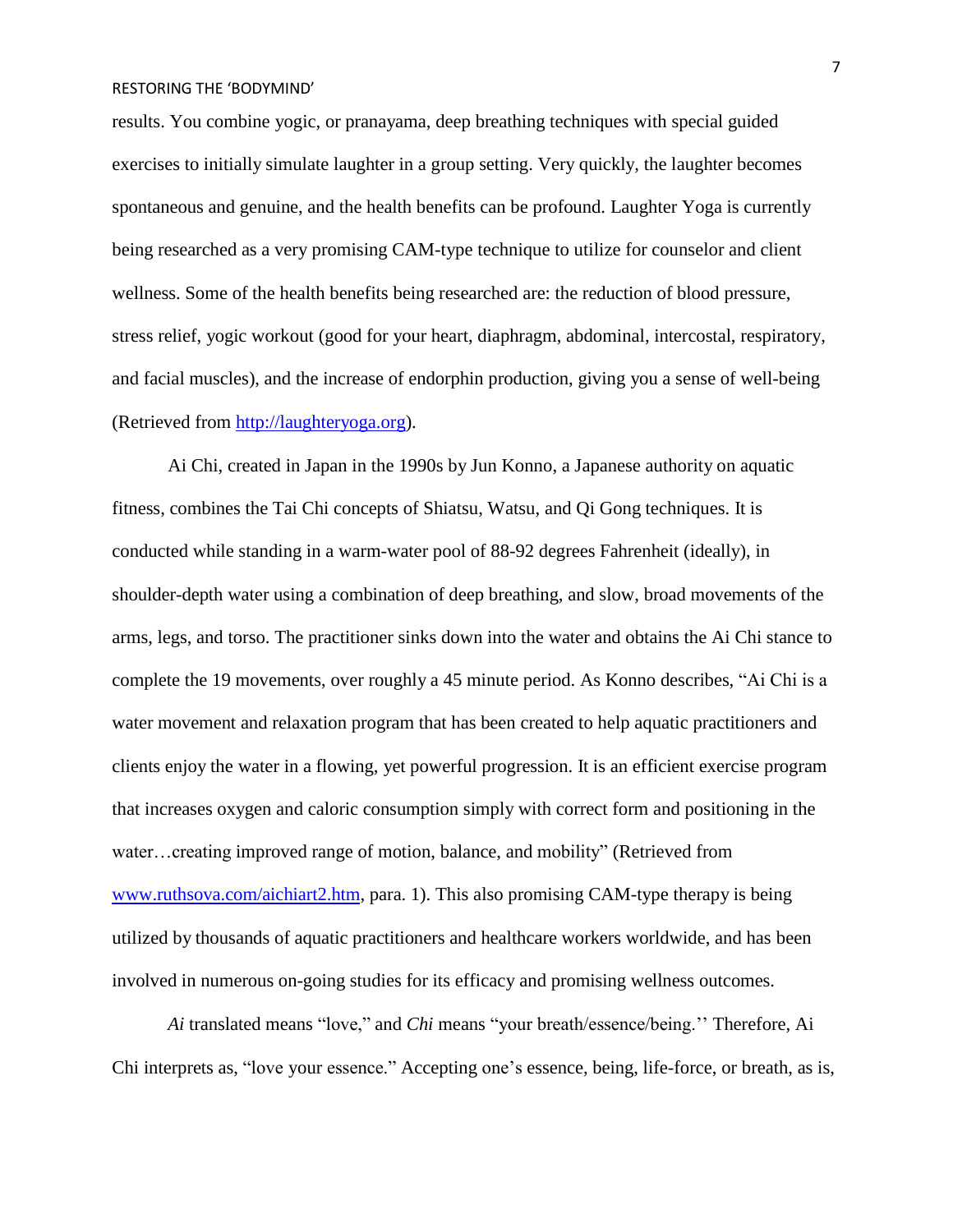right now, is a central tenet of the Ai Chi philosophy. In addition, restoring the 'bodymind' and being flexible and pliant in obtaining balance creates harmony within each person's Chi. A common Japanese proverb states: "Willow does not break under weight of snow" (as cited in Sova, 1999, p. 16). The implied meaning is that stiff branches, bones, and inflexible psyches may break: however, pliant bones, connective tissues, and psyches will not. Ai Chi helps one to achieve pliancy. It is said that roundness, continuity, and softness are all a part of life, which don't inherently cause strain. The Japanese believe that if you don't go against nature, you will last long. Ai Chi moves with nature, and its circular, continual movements create an external feeling of harmony that with repetition, become internal (Sova, 1999).

Participants of Ai Chi gain an overall understanding of the concepts, philosophy, and proper yogic/diaphragmatic breathing techniques associated with restoring the 'bodymind.' This enhances relaxation, calmness, and peace. When the body experiences stress, its ancient programmed response is to rev up the autonomic sympathetic response by excreting the stress hormones of norepinephrine, adrenaline, ephedrine, and cortisol. They are the body's "flight or fight" response, required in extreme danger or when under considerable stress, signaling the body to prepare itself for what lies ahead. However, in our over-stressed, anxiety-driven world, the body is often thrown into this type of reaction far too often, which over time becomes toxic to the 'bodymind' and spirit. The 'bodymind' seeks to enhance the parasympathetic system of the body to restore it to homeostasis and balance. Incorporating the correct diaphragmatic breathing techniques, combined with the slow, soft movements of Ai Chi can restore the being to its full potential. Ai Chi helps to strengthen one's core, while also building endurance and increasing oxygenation, and is especially helpful for those with mobility issues, join discomfort, and who are highly stressed (Sova, (1999).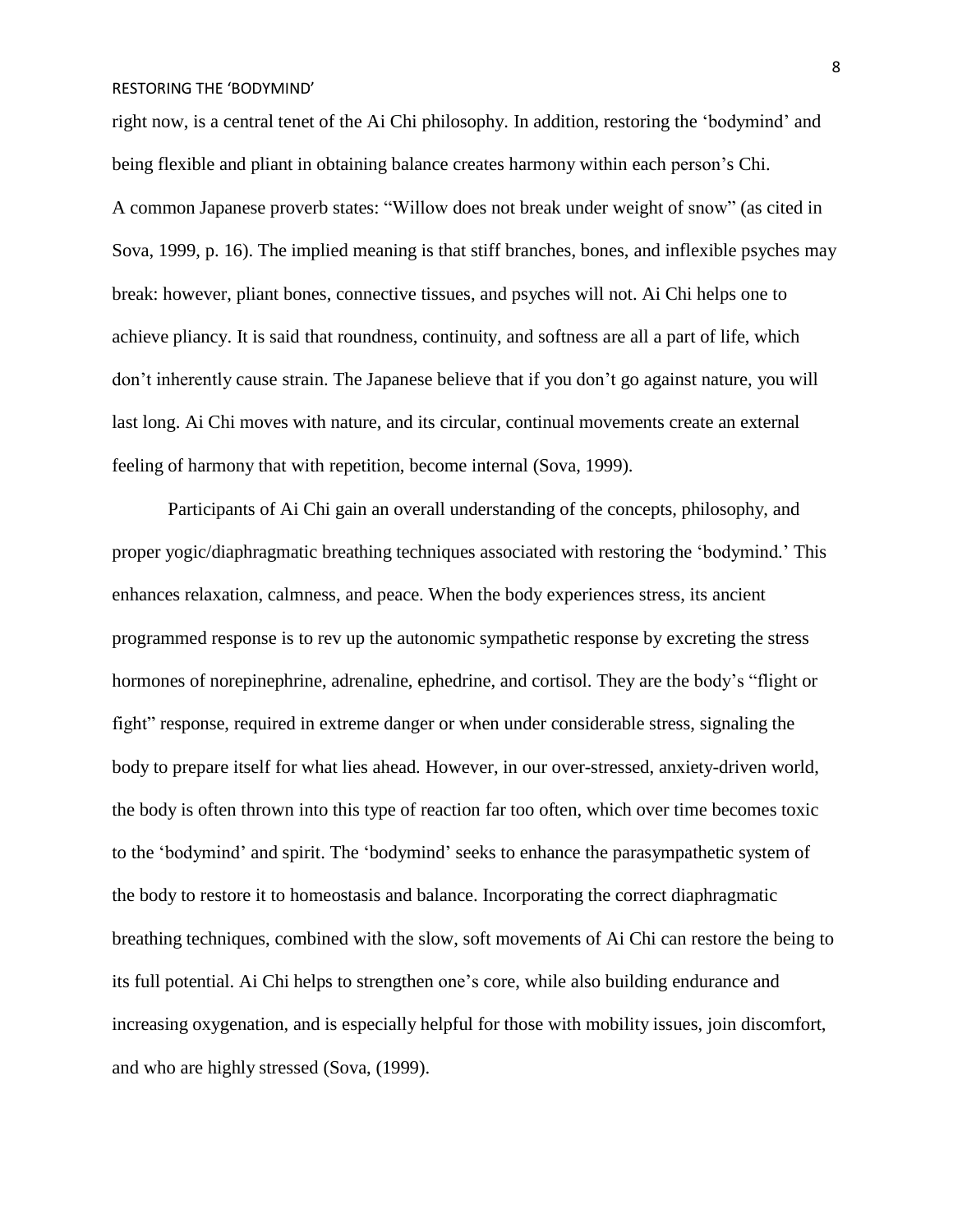#### **Exploring How Other Counselors De-Stress**

# **Professional Quality of Life and Wellness Study**

Being a counselor by trade, the author of this paper wanted to especially investigate how other counselors de-stress in an effort to more fully understand the types of wellness and selfcare strategies that counselors utilize, as well as coping techniques employed. Therefore, this author conducted a mixed-methods study of rural school counselors in 2013 in the Midwest region of the United States through Northern State University. After obtaining appropriate Institutional Review Board permission to conduct the study, the established research questionnaire, the *Professional Quality of Life Scale (ProQOL), Version 5,* developed by Stamm, 2009-2012, was utilized, along with eight qualitative survey questions developed (and previewed) by this author. The school counselor population was chosen in particular because in the rural Midwest, many school counselors have to work in more than one school at a time, are often the only school counselor in the building, are frequently further than 50 miles away from another school counselor for collegial support, and are bound by confidentiality regulations which prohibit the sharing of student sessions.

The surveys were disseminated between February to June, 2013 through the use of the snowball sampling method. Surveys were conducted via online and in-person. In all, 186 surveys were disseminated, with a return rate of 55 (*n* = 55), making it close to 30% (.295698). The first four questions had to do with demographics. Question one asked their age; the range was age 24 – 63. Question two asked their gender; there were 41 females and 14 males who participated in the study. Question three asked how long they had been school counselors; the range was less than one year – 28 years. Question four asked their ethnicity, with 52 answering Caucasian (or White), 2 answering Native American, and 1 person declined to answer. The responses for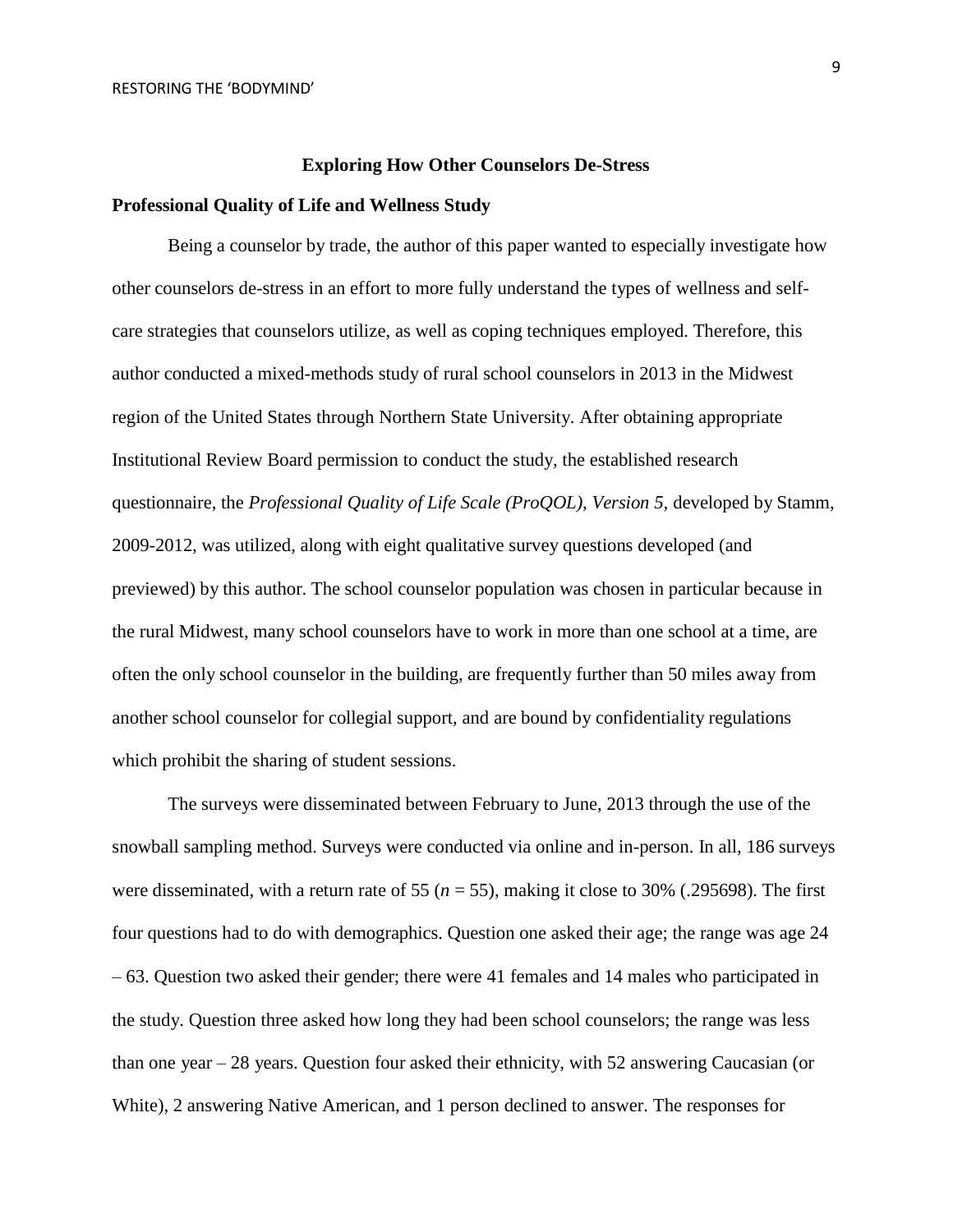question three varied: "Do you practice wellness and self-care strategies? If so, what type and how often?" The vast majority of respondents (52 out of 55) stated they did at least some times, with only 3 respondents stating they did not do anything. The most common responses centered around some sort of exercising (35 out of 55) with the most typical being: walking, working out, running, playing sports, using yoga/Pilates, or lifting weights. Several respondents stated they also used deep breathing exercises, meditation, reading, praying, taking trips, eating healthy, joining a Bible study/devotional group, sharing with colleagues, visiting with family/friends, and watching television.

Question six asked: "What types of activities cause you the greatest distress on your job as a school counselor?" Again, the answers varied quite a bit with only one participant stating, "nothing." Some of the representative responses were: "A school counselor's undefined role and being given extra responsibilities causes me stress." "I get frustrated with adults who seem disinterested in their students." "When there is a suicidal plan or attempt made." "Not enough time and balancing mutual roles." "Personality disorders and politics." "Children with home challenges and self-harm issues." "Sometimes I feel that others are unaware of what we do as school counselors." "Irate parents, testing, suicide interventions, deaths of students and staff, crabby teachers." "Non-school counseling duties." "Administrative work and testing." "Dealing with severe cases – suicidal or depressed students." "The system! Roadblocks in trying to help kids." "Parents' abuse and neglect of their children." "Situations that are out of my students' control because of their age." "Letting people down. Testing." "Adults – who want more than I am able to give them, or do for them." "Children who I know have no home life and get no encouragement from that area." "Deciding if parents are abusing their children and calling the Department of Social Services, and fearing the parents will abuse them more after they have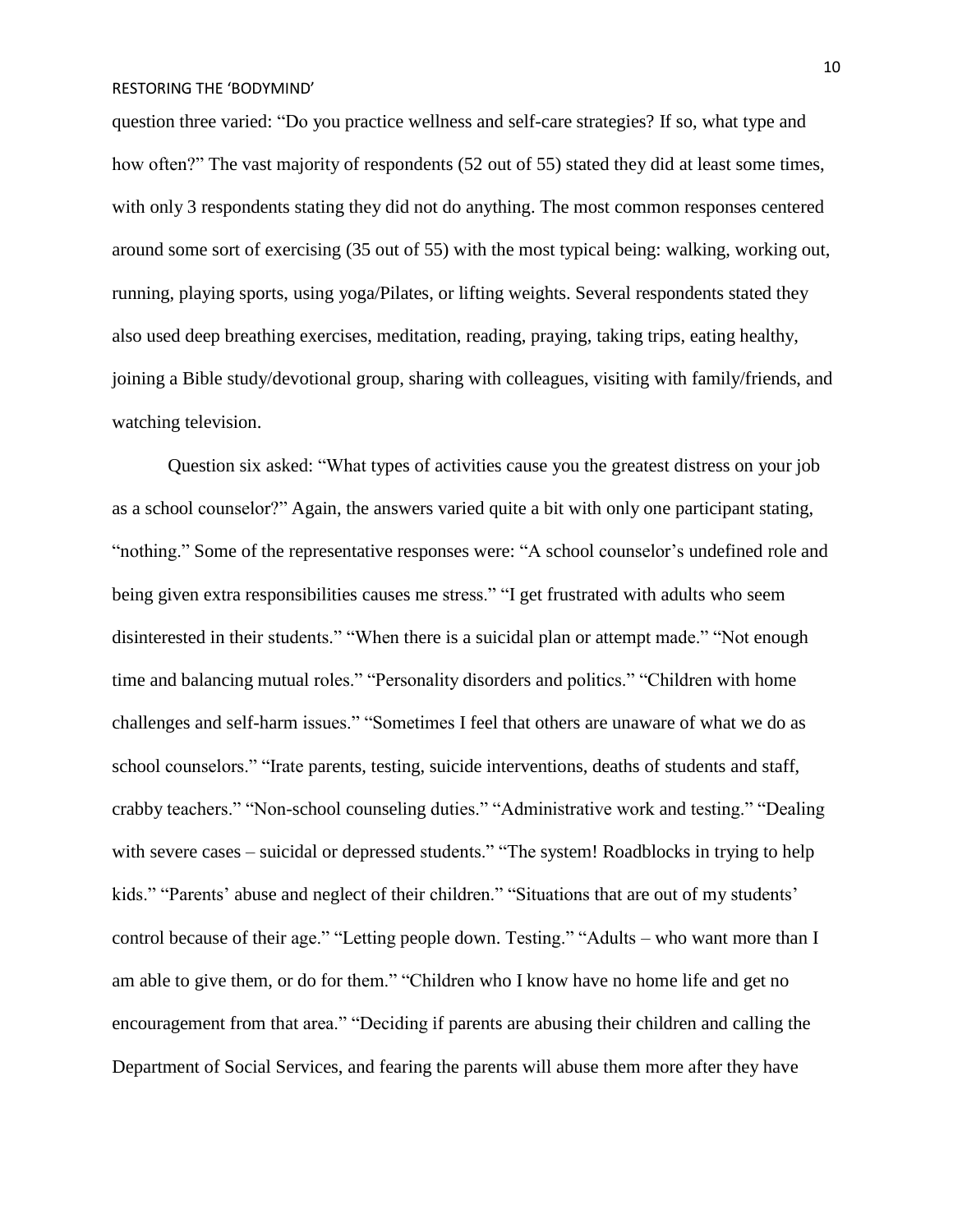been investigated." "Working with an illogical and inconsistent set of rules." "When I hear of kids being abused and abusing substances." "Test coordinating, uncooperative parents, and nonprofessionalism." "The lack of time I have available to meet with students in addition to the requirements that are administrative." "Suicide, student deaths, 'other duties as assigned,' and parents not being parents!" "Being spread too thin. There is one of me and 280 kids." "Circuit overload, lack of understanding by staff, clerical and multiple duties." Lastly: "Having to wear so many different hats every day, and that people 'expect' this from you. Some days make you think whether or not what we do is worth it." The central themes from the above focus on dealing with the challenges of suicidal, depressed, and abused children, a system that is less than perfect, having too many varied tasks and being spread way too thin, being assigned too many administrative duties (including test coordination), and being felt taken advantage of due to unrealistic expectations and lack of understanding of the school counselor's role.

Question seven asked, "What helps you most to de-stress?" Many of the common responses focused on the use of exercise (including CAM therapies), meditation, prayer, talking to professional colleagues, spending time with family and friends, doing hobbies, using the drive home to decompress, and time alone. The last question, number eight, asked, "What kinds of support systems do you have and utilize?" The central themes in responses for this question were: professional colleagues, family, friends, church, supervisors, co-workers, spouses/partners, children/grandchildren, consultation with other colleagues, and religious leaders (listed in no particular order).

There are 30, Likert-scaled questions on the *Professional Quality of Life Scale (ProQOL) Version 5* (Stamm, 2009-2012) questionnaire. Participants of this study were also given the *ProQOL 5* to fill out. The Likert choices were: 1=Never; 2=Rarely; 3=Sometimes; 4=Often; and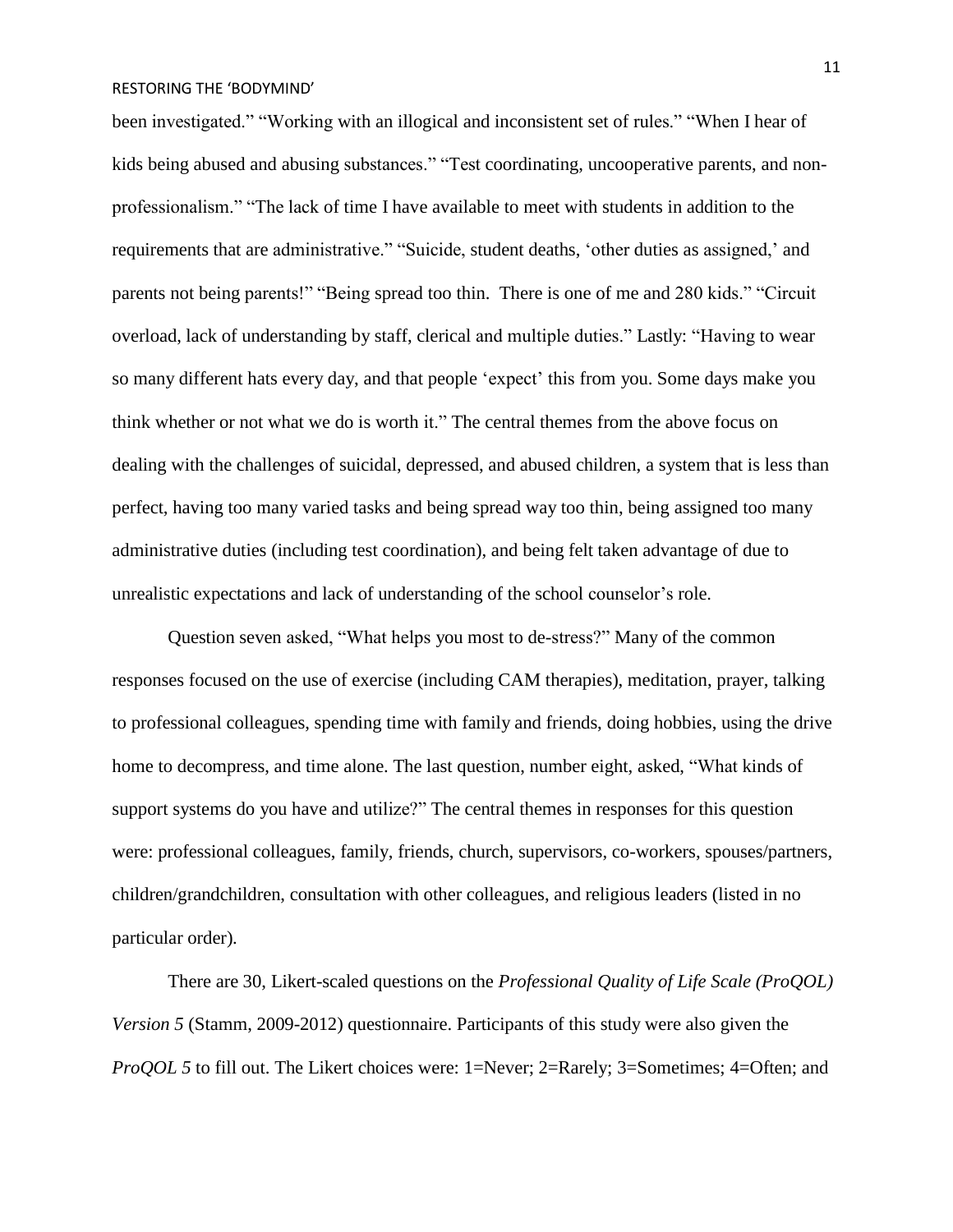5=Very Often. The scoring guide in the manual produced three subcategories of levels:

Compassion Satisfaction, Burnout, and Secondary Traumatic Stress. Compassion Satisfaction had to do with the pleasure you derive from being able to do your work well. The average score is 50 (SD=10, alpha scale reliability .88). About 25% of people score higher than 57 and about 25% of people score below 43. If a person scores in the higher range, they probably derive a good deal of professional satisfaction from their position. Burnout is one of the elements of Compassion Fatigue, and is associated with feelings of hopelessness and difficulties in dealing with work. The average score is 50 (SD=10, alpha scale reliability .75). About 25% of people score above 57, and about 25% score below 43. If the score is below 43, this probably reflects positive feelings about the person's efficacy to be effective in their work. A second component of Compassion Fatigue is considered the Secondary Traumatic Stress scale. It is about workrelated secondary exposure to extremely or traumatically stressful events. The average score for this is also 50 (SD=10, alpha scale reliability .81). About 25% of respondents score below 43, and about 25% score above 57. If the participant's score is above 57, that person may want to consider what it is at work that may be frightening, or examine how he/she feels about the work environment (Stamm, 2009-2012).

For this author, having worked as a school counselor and director of four programs for over 14 years, the above *qualitative* responses were not surprising. The rigors and demands of the school counseling profession can be intense and overwhelming on many occasions. The candor and openness of the responses were revealing, however, and acknowledged the challenges and frustrations that school counselors endure on a daily basis, often with no professional colleagues to consult with in the same building. Based on these responses, as well as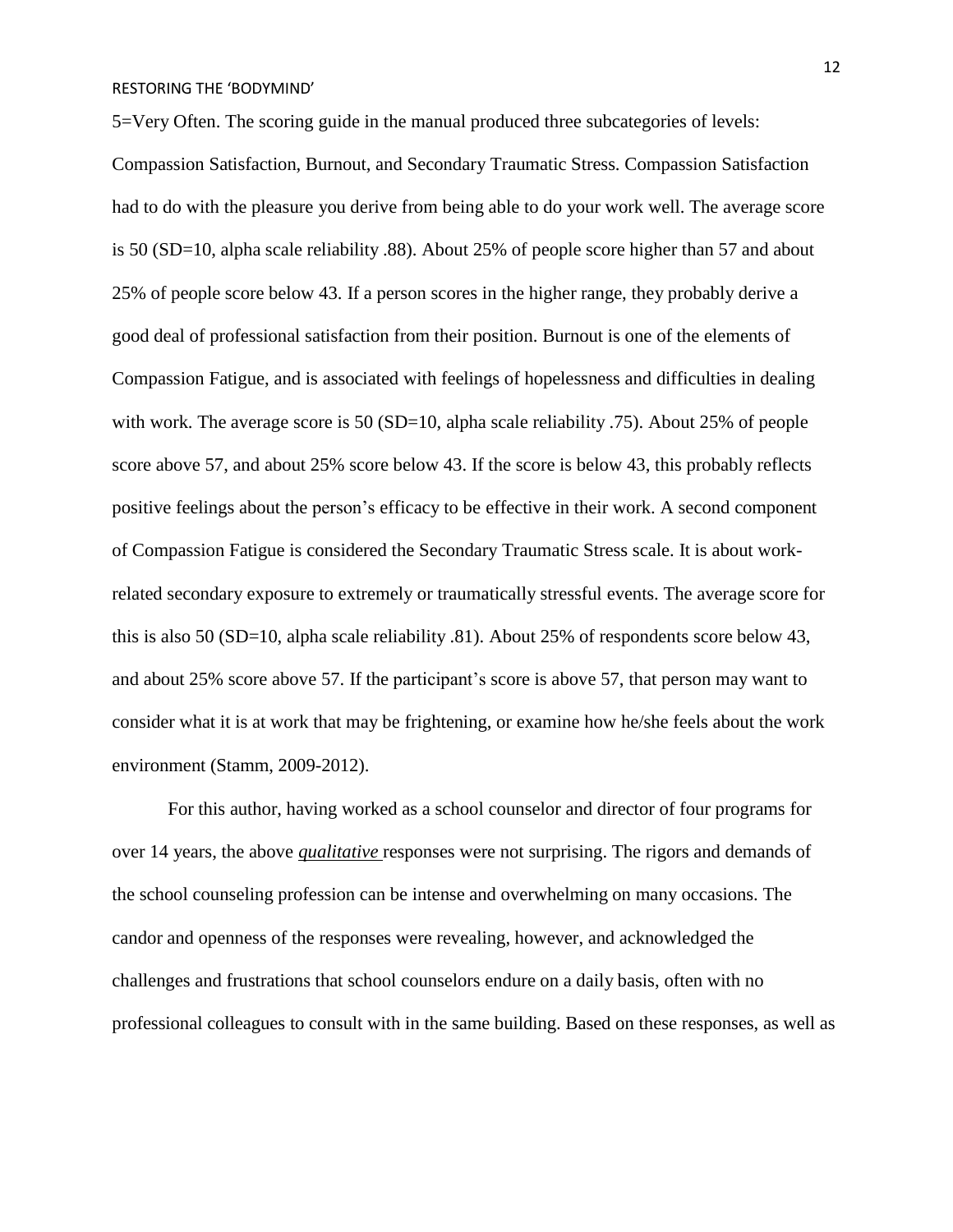personal observations over 14 years as a school counselor, it was significant to realize the majority of school counselors were utilizing some sort of self-care and wellness strategies.

"Responding to the needs of traumatized individuals can take its toll on the psyche of mental health professionals… Figley (1995) defines the normative occupational hazard of working with traumatized clients as compassion fatigue, derived from empathic contact with traumatized clients and listening to their traumatic experiences" (Dass-Brailsford, 2010, p. 213). Based on the qualitative responses from the respondents in this study, a reasonable hypothesis for the *ProQOL 5* (Stamm, 2009-2012) survey results would be that participants should score low on the "Compassion Satisfaction Scale," and high on the "Burnout Scale" and the "Secondary Traumatic Stress Scale." However, in analyzing the data, quite the opposite was found. For the Compassion Satisfaction Scale, 28 out of 55 (51%) scored in the "average" range, with 27 out of 55 (49%) scoring in the "high" range. It would seem that at least 25% would score in the normed predicted "low" range due to possible resultant feelings of having less compassion than before, or it being diminished over time. The same dynamics were found with the Burnout Scale, with 39 out of 55 (71%) scoring in the "low" category, and 16 out of 55 (29%) scoring in the "average." One would assume, again, based on the many responses, that the scores might hover more in the average-high range. Lastly, the same evidence was found with the responses to the Secondary Traumatic Stress Scale, with 40 out of the 55 respondents (73%) scoring in the "low" range, and 15 out of the 55 (27%) scoring in the "average" range. When compared with age, gender, length of time as a school counselor, or ethnicity, none of these factors seemed to affect how a person scored.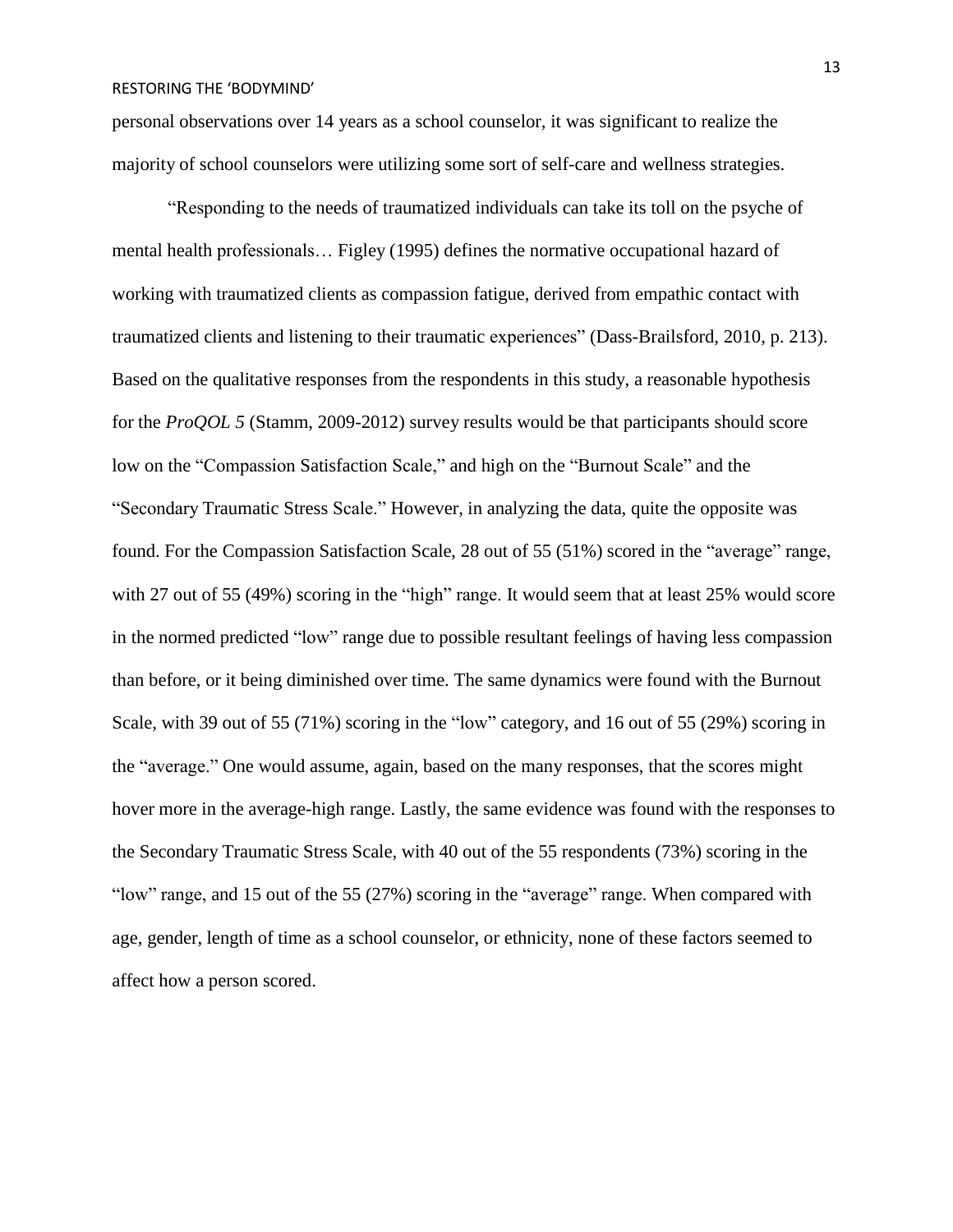## **Conclusions, Summary, and Questions for Further Inquiry**

The results of this study revealed some surprising outcomes. The written qualitative responses shared by the participants demonstrated that most take part in some sort of self-care, and many use traditional, as well as CAM therapies to help reduce their stress levels and increase their coping mechanisms. Almost all the participants shared that their jobs can be very challenging at times, and they often felt unsupported or under-valued. However, being counselors, it seemed the majority took their own advice, knew when to reach out to colleagues, family, friends, their faith, or all the above, and they took action when it was needed in order to maintain a healthy perspective towards their work and environment.

The quantitative results of the *ProQOL 5* (Stamm, 2009-2012) were significant in that the vast majority of the respondents did not fall into the expected normed ranges. The *ProQOL 5* questionnaire was developed to be utilized with various types of helping professions. The participants in this study took their surveys by themselves without others' input. Surprisingly, not one participant scored in the normed anticipated "low" range for Compassion Satisfaction, the normed anticipated "high" range for Burnout, or the anticipated "high" range for Secondary Traumatic Stress. Perhaps the training that school counselors receive and knowledge of the type of environment they will be working in, often the only person on staff with that designation, prepares them to utilize ancillary coping mechanisms in order to continue to feel satisfied, competent, and empathic. In addition, school counselors know the value of venting in a safe environment and discussing one's concerns in a productive way in order to feel empowered to move ahead in a healthy manner. The mere activity of being able to write about what is frustrating and distressing in one's job may have been cathartic in its own right during this